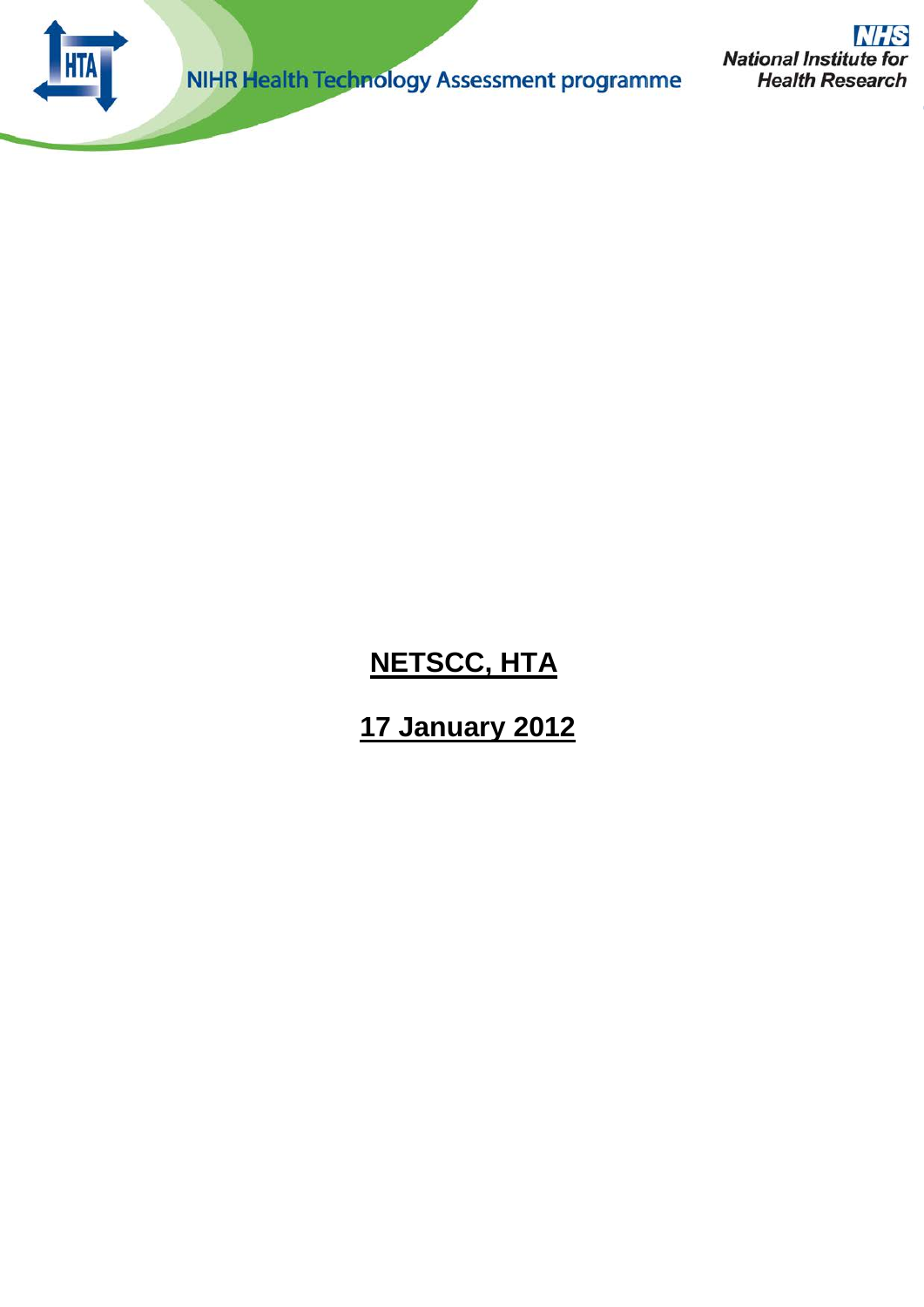# **1. Project title**

SurgiCal Obesity Treatment Study (SCOTS)

# **3. Planned investigation**

# **3.1 Research objectives**

The SurgiCal Obesity Treatment Study (SCOTS) will establish the clinical outcomes and adverse events of different bariatric surgical procedures, their impact on quality of life and nutritional status, and the effect on co-morbidities in both the short and long term in a cohort of over 2000 patients.

# **Specific objectives:**

To establish in a cohort of obese patients who are undergoing bariatric surgery:

- 1. All cause and cause specific mortality over a mean of 10 years since bariatric surgery.
- 2. Incidence of cardiovascular disease, cancer and diagnosis of diabetes over a mean of 10 years since bariatric surgery.
- 3. Incidence of acute and chronic postoperative complications. Acute complications, defined as up to three months post surgery, will include surgical site infection; chronic complications will include revisional surgery, plastic surgery and chronic pain.
- 4. Change in health related quality of life, anxiety and depression over time pre- and post-operatively for a mean of 10 years from date of bariatric surgery.
- 5. The micronutrient and weight status pre and post-operatively for a mean of 10 years since bariatric surgery.
- 6. The glycaemic control, lipids, blood pressure, medication prescription, and rate of diabetes complications (microalbuminuria and renal disease, retinopathy and foot ulceration) in those that have pre-existing diabetes or develop diabetes during a mean of 10 years follow up since bariatric surgery.

All the above objectives are due to be achieved by July 2026 (Start Jan 2012, 2 years development, 5 years recruitment finishing Jan 2019, mean 10 year follow-up finishing July 2026)

# **3.2 Existing Research**

The efficacy of bariatric surgery for large scale, long term weight loss is well established<sup>1</sup>. However, many questions remain over the long term benefits of that weight loss for health, particularly when accounting for the potential complications of surgery. Given that the proportions of the population who are obese is increasingly rapidly, further information is required as to who benefits most from bariatric surgery and what the best pathways of care for delivering bariatric surgery are.

# **Clinical Outcomes**

There are some pre-existing data on clinical outcomes with 10 year mortality rates being the best known. Overall mortality was found to be 29-40% lower in patients receiving bariatric surgery compared to BMI-matched subjects not receiving surgery<sup>2;3</sup>. Although impressive, these figures are from studies which initially recruited in the 1980s and early 1990s and further work is required to update the mortality rate in the current population, now that primary prevention measures for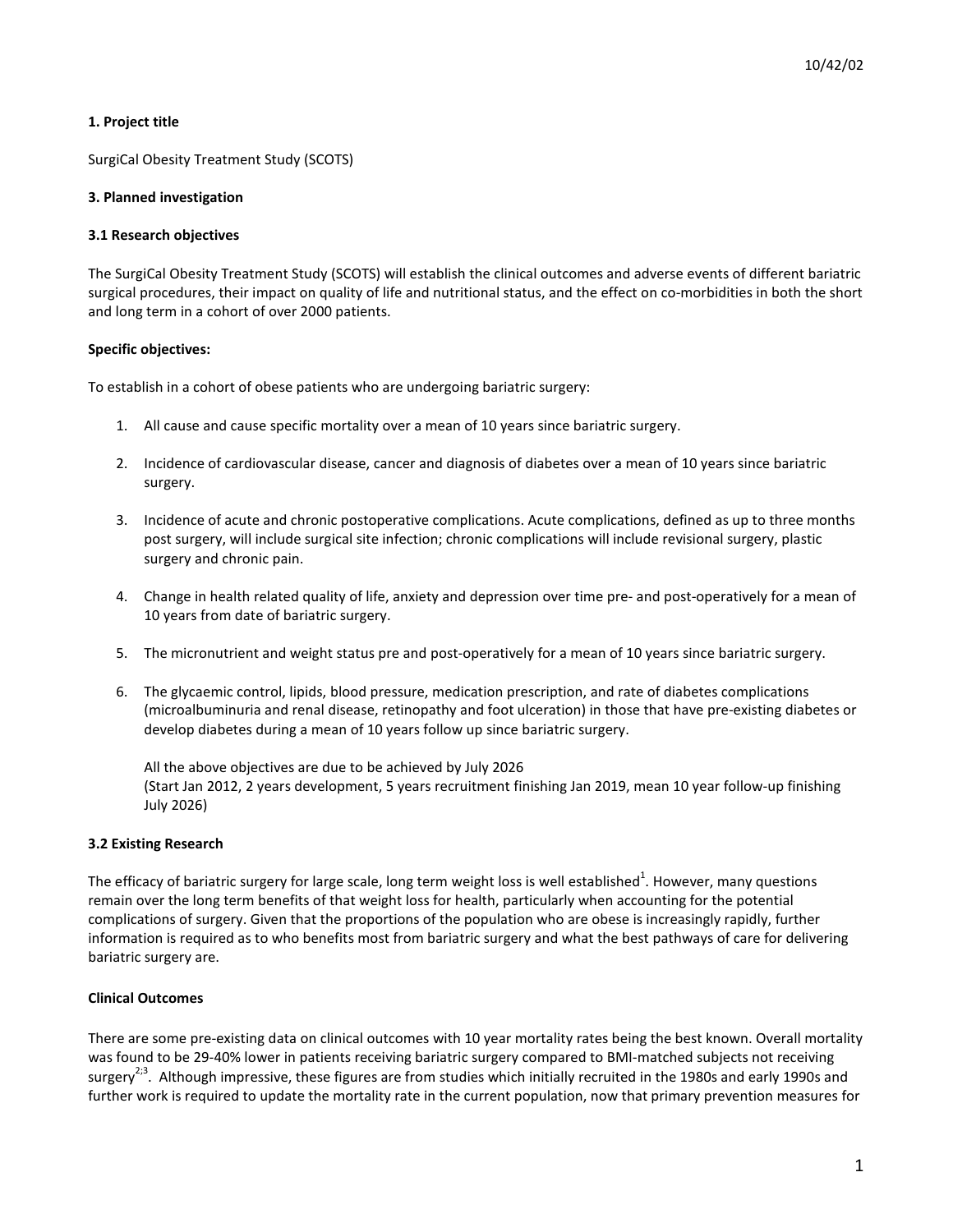cardiovascular disease, such as statins and ACE-inhibitors, have lowered the risk of premature mortality in at risk subjects, including those who are obese or have diabetes.

Diabetes improvement post bariatric surgery has also been of interest. Dixon et al conducted a randomised controlled trial of laparoscopic gastric banding in patients with newly diagnosed type 2 diabetes resulted in a 73% remission rate after 2 years <sup>4</sup>. Similar results have been shown for gastric bypass using meta-analysis of heterogeneous, mainly retrospective, cohort studies<sup>5</sup>. Whether remission is maintained beyond the first few years post surgery is unknown. However, the main outcomes of interest are the longer term effects on the development of diabetes complications such as retinopathy, nephropathy and cardiovascular disease and those are not established.

The effect of bariatric surgery on cardiovascular outcomes has not been ascertained. It is known that HDL cholesterol is less likely to be low and hypertriglycerideamia is less common after surgery<sup>6</sup>, as expected by a procedure which will reduce intra-abdominal adiposity and thus insulin resistance, but a reduction in cardiovascular events has not been shown. Hypertension, which would be presumed to decrease, in fact shows no difference 8 years post surgery, once the initial antihypertensive effects of acute weight loss in the first few years post-surgery are accounted for $^6$ . Many have used cardiovascular risk factors measured during the acute weight loss phase, applied a population based cardiovascular risk score and stated a reduction in cardiovascular risk; this is of course a flawed use of such a score based on temporarily reduced cardiovascular risk factors. So, while the general population and the majority of physicians may assume that weight loss with bariatric surgery reduces the risk of a cardiovascular event, this is currently unknown.

What is established is that health related quality of life (HR-QoL) is increased compared to pre-operative levels<sup>7</sup>. When patients who decide to proceed to surgery are compared to those who opt for non-surgical treatment only, the baseline HR-QoL is far lower in those who select surgery, showing at least a perception of reduced quality of life in these individuals<sup>8</sup>. To what extent the improvements seen in HR-QoL correlate with weight loss, complications and clinical outcomes is not known.

The complication rates of bariatric surgery are poorly reported in the literature, leading to polarised views on their true incidence. Mortality rates in the first year post surgery have been reported as being similar to those of BMI-matched controls<sup>3</sup>; however, the same results may not be found today due to the decreased mortality rates as a result of primary preventative. There is little report of specific wound complications and re-operation rates, with a general belief that the low rates reported by the few studies releasing this data would not be replicated in routine practice.

# **The bariatric surgery pathway – evidence for pre and post operative care**

Despite being a substantial proportion of the overall cost of a bariatric surgical procedure, there is little evidence to guide as to the most efficacious pre- and post-operative follow-up and monitoring. Pathways vary across the UK and throughout the world, with varying pre-operative and post-operative dietary advice, access to psychology, and filling of gastric bands. This lack of evidence has made it impossible for agencies such as NICE and SIGN to give any guidance in this area. In the absence of evidence as to the true risk of nutritional deficiency with each procedure type, the current nutritional monitoring guidance has been cautious and based largely on expert opinion.

The major unanswered questions for bariatric surgery are not only what clinical outcomes can be achieved, but how these are best achieved, in the safest, most cost effective manner. It may be that different pre-and post-operative care pathways work best for different patient groups. It is also important to know which patient groups are most likely to gain the maximum absolute benefit: for example, is it the younger, lighter patients recently diagnosed with diabetes, or the older severely obese individual with established diabetic nephropathy? The full benefits of bariatric surgery may accrue over many years. Given the scale of the obesity epidemic, it is unlikely that bariatric surgery will be available for all who fit the current criteria and these will need to be refined to provide the maximum benefit and cost efficiency.

A large prospective cohort study collecting comprehensive outcome data, including weight, clinical outcomes and surgical complications, from a variety of sources in the NHS and private sector, each using slightly different selection criteria, pre-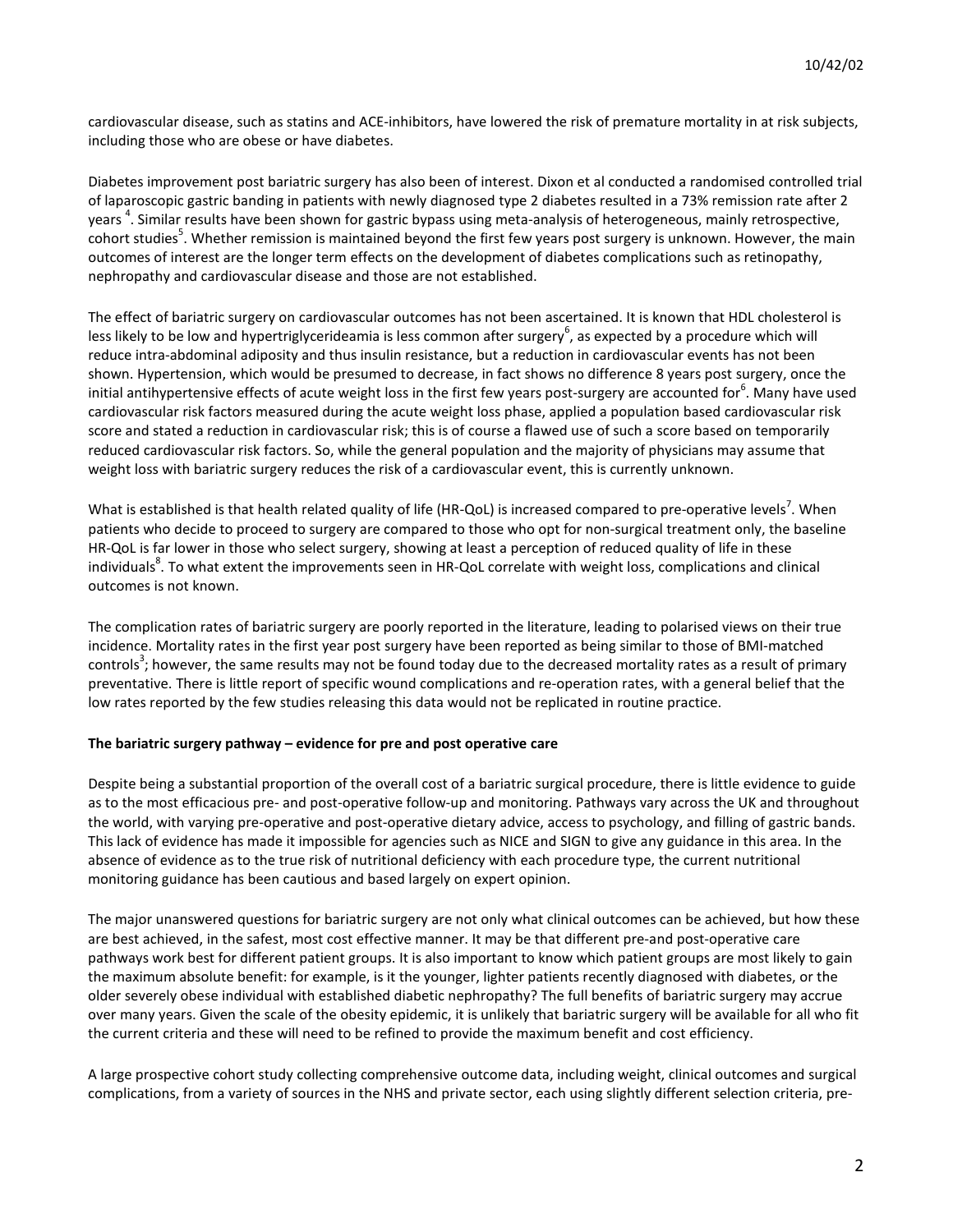operative care and post-operative long term follow up regimes, will provide the wealth of data required to answer these important questions. Not only would such a study ascertain the true complication rate from routine bariatric surgery in the UK and the effects on clinical outcomes such as cardiovascular events, diabetes complications and cancer incidence, but it would help determine which pre-operative care and follow-up was most effective and which patient groups had the greatest long-term clinical benefits, thereby leading to significant cost-benefits. These data could then be directly applied to the writing of evidence based clinical guidelines for bariatric surgery.

# **3.3 Research methods**

We plan to conduct a prospective cohort study of patients undergoing bariatric surgical procedures in Scotland recording mortality, morbidity including diabetes complications and cardiovascular disease, nutritional deficiencies, quality of life and surgical complications, both immediate and long term.

The cohort shall be populated through a clinical information system for use by bariatric surgeons in Scotland. This will supply information for research purposes through electronic data linkage with pre-existing NHS Scotland IT systems, including SCI-Store which is a database of blood results, and SCI-dc which is the database of all diabetes patients and their treatment in Scotland, in additional to providing a useful clinical tool for the recording and collation of patient data for clinical use.

**A flow diagram summarising the proposal can be seen in figure 2. The outcome measures and their sources are summarised in table 1. The timetable for the project is summarised in figure 1.**

# **3.4 Planned interventions**

This 10 year prospective cohort study will collect data on the long term outcomes of bariatric surgery in a minimum of 2000 individuals. All patients due to have a bariatric surgical procedure in Scotland will be invited to participate - both NHS and private sector.

A bariatric surgical procedure is defined as a surgical intervention which has the primary purpose of large scale weight loss in a patient who is obese. Currently that includes gastric bypass, sleeve gastrectomy and laparoscopic gastric banding. The inclusion of emerging techniques in this definition will be decided by the steering committee.

This study will be based on data linkage of novel and existing clinical information systems in NHS Scotland.

# **3.4.1 Recruitment**

Patients will be recruited from both NHS and private bariatric surgical practice in Scotland. They will be recruited by a member of the surgical team prior to undergoing a bariatric surgical procedure, including any significant pre-operative weight loss (such as a very low energy diet for liver shrinkage or use of an intra-gastric balloon) which is considered part of the surgical pathway. They will be asked to give fully informed consent for clinical data linkage, the use of anonymised clinical data for research purposes and to be contacted by Glasgow University by post or phone about future research and their details will be entered onto the bariatric clinical information system.

# **3.4.2 Bariatric Clinical Information System**

The Bariatric Clinical Information system will operate as a clinical tool for use by bariatric surgical teams in the everyday management of their patients; it will provide the backbone to research data collection and data linkage with other NHS clinical data. This will be a custom-made system which will be used to record all patients who are undergoing bariatric surgery (subject to consent), will coordinate nutritional blood and weight monitoring in the community and allow details of surgery, subsequent follow-up and complications to be recorded.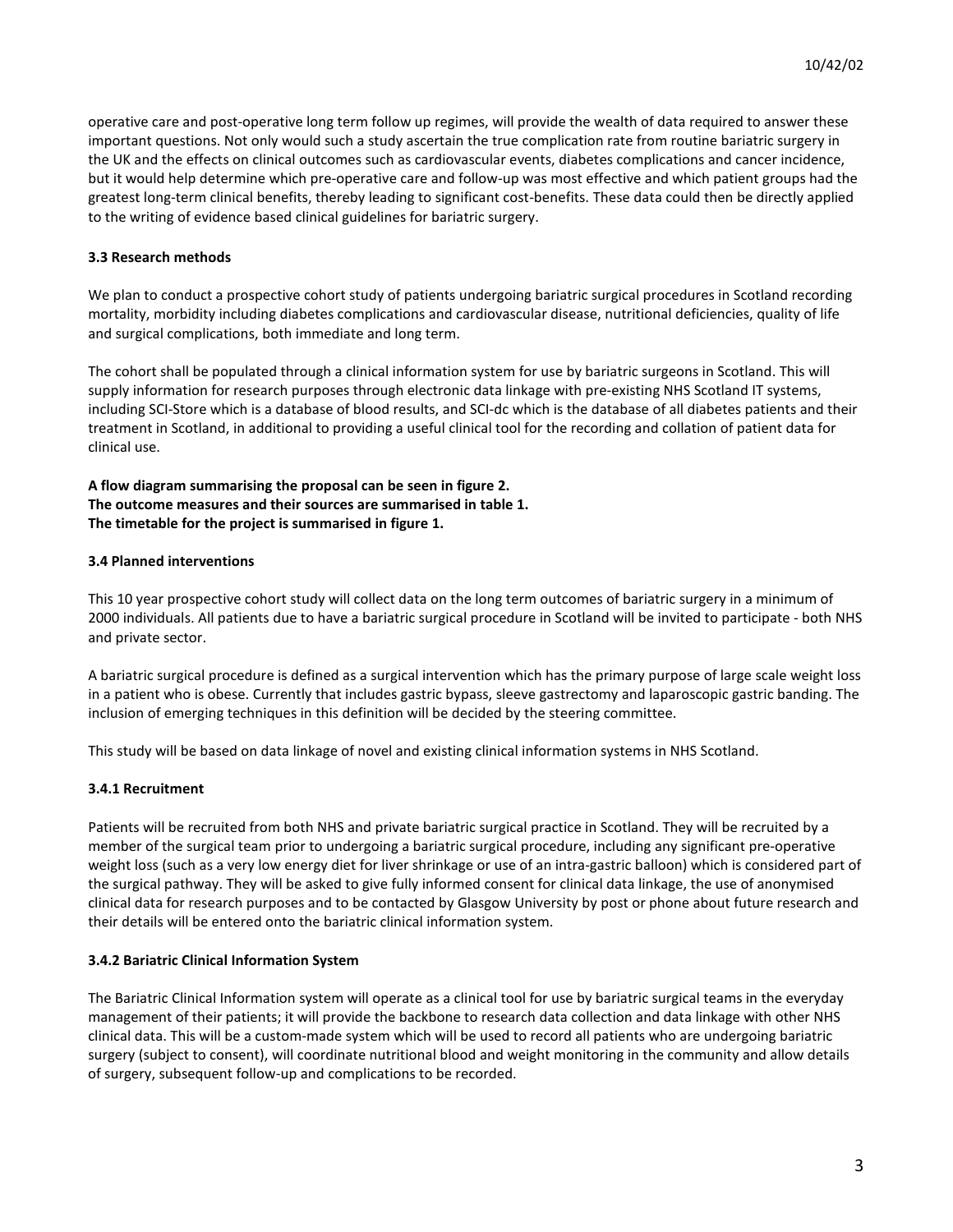In the first 18 months of the project, we will work with bariatric surgeons in Scotland to refine, and ensure completion of the clinical information system for bariatric surgical procedures in NHS and private settings. The system will be designed to maximise surgeon participation by ensuring it can generate clinical letters, audit data and statistics required for revalidation. All bariatric surgeons in Scotland are aware of this proposal and have declared an interest in using the system and contributing to the study.

The system will be designed and maintained by the Robertson Centre for Biostatistics, with full support available and a system update in year 8 (assuming a hardware/software lifecycle of around 6 years, the major update at year 8 will ensure technical compatibility for the remainder of the project, complementing the yearly IT/database maintenance plan).

# **Nutritional blood and weight monitoring**

A major component of bariatric surgical follow-up is nutritional blood monitoring. In all of the UK, patients can have their operation in an area other than their local health board or primary care trust and this makes the transfer of blood results checked locally difficult and generally these are repeated at the surgical follow-up clinic.

We propose a system of **automated blood and weight monitoring** for patients who have undergone surgery funded by the NHS:

- Blood test monitoring will be based on SIGN guidance, which is in keeping with other guidance in this area (refs): At baseline, six months after and then annually post-operatively, FBC, Ca, Mg, Phos, Ferritin, B12, Folate, Vit D, albumin, HbA1c and CRP will be measured. If an abnormality is detected a full micronutrient screen will be performed: Vit A, B1, B2 and B6, C, E and K, Selenium, Zinc and Copper.
- A centrally generated blood form will be sent to the patient. They will attend their GP practice for phlebotomy and their weight will be recorded on the blood form. These blood tests will be analysed at their local laboratory and the weight entered into the local laboratory IT system.
- In Scotland, all blood test results are currently transferred from local NHS laboratory IT systems to health board central databases known collectively as Sci-store. Each Health Board's Sci-store will be interrogated for relevant blood test results for each person on the Bariatric Surgery Information System and the results will be transferred. We have met with the company who runs Sci-store for the NHS and they have given us the details required to do this.

#### **Nutritional blood and weight results handling**

A computer algorithm will decide whether to generate a blood form for a full micronutrient screen and send an urgent email alert to the relevant surgeon if weight has decreased at a rate faster than expected or if any of the blood test results are out with normal limits. The surgeon will also receive an urgent email if weight has increased significantly.

Otherwise, results will be sent to the surgeon via a non-urgent email and be available on the Bariatric Clinical Information System.

If at any stage the HbA1c is found to be ≥6.5% a letter will be sent to the patient and to the GP to arrange formal diabetes testing and follow-up.

This is summarised in the figure 2.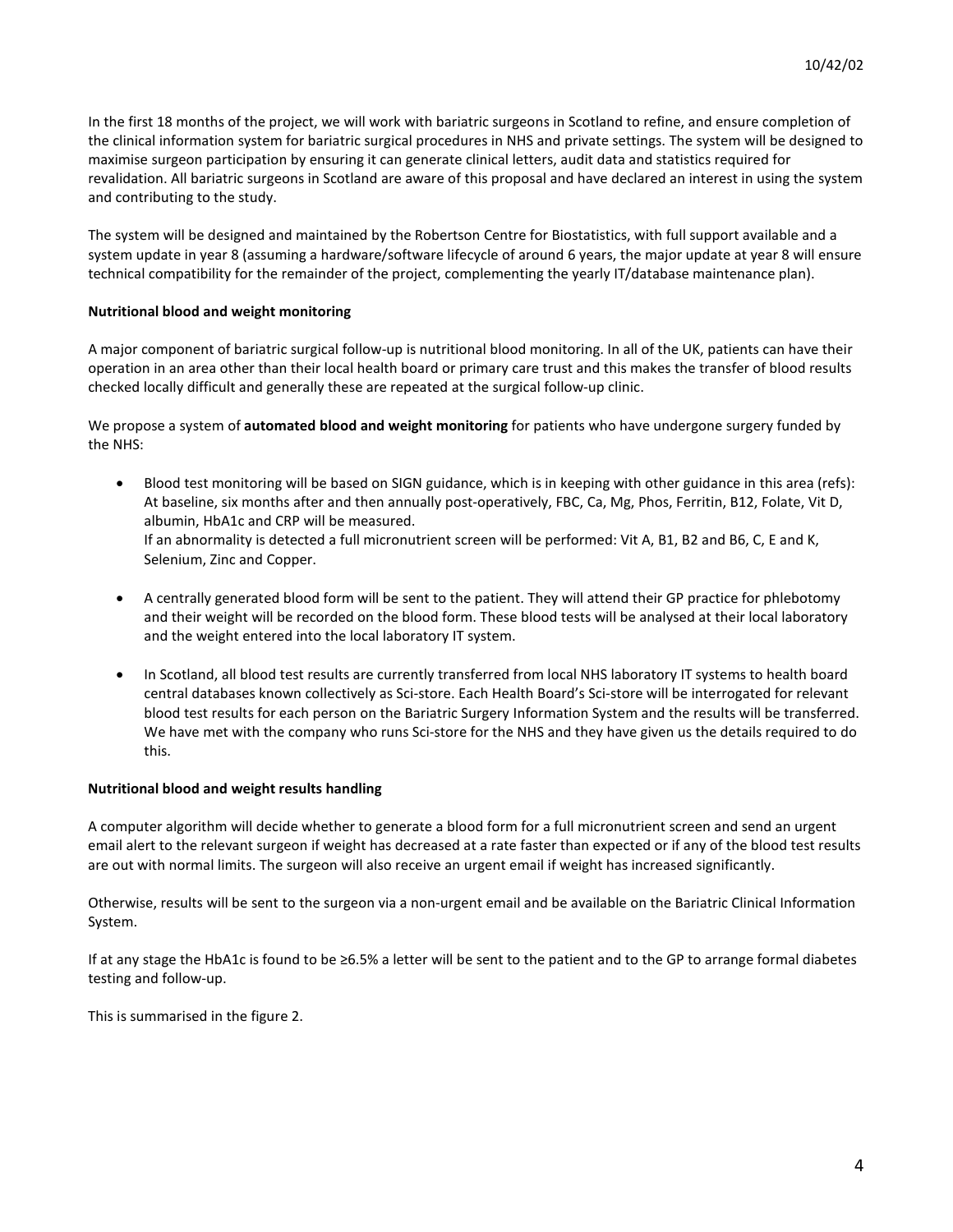# **3.4.3 Clinical data linkage**

Via the patients' unique community health index (CHI) numbers the Bariatric Clinical Information System will be linked with the following NHS Scotland Clinical Systems:

**Sci-dc:** a clinical information system of all patients diagnosed with diabetes in Scotland. It links GP and secondary care data, retinal screening data, podiatry data, blood results, renal and cardiovascular risk factor monitoring (BP, microalbumin, creatinine, lipids) and medications.

The Sci-dc system includes data from all but 5 of over 1000 general practices in Scotland. Recent work cross referencing the Sci-dc database to diabetes diagnosis from routine records suggests that the register is detecting 99.4% of eligible patients in Scotland.

**Mortality and Morbidity Records:** hospital discharge records (Scottish Morbidity Record) and General Register Office death records (held by the Information and Statistical Division of NHS Scotland). This technique demonstrates similar qualitative findings to event adjudication by endpoint committee $9$ .

# **3.4.4 Post-operative complications**

A combination of patient self-report (post, online, phone) and data linkage will be used for measurement of postoperative complications.

This will take 5 forms, with overlap likely to safeguard against missing data from any one source:

1. Postoperative complications at 30 days: These will be patient reported outcomes. Patients will be contacted 30 days post-operatively and asked standard questions on superficial/deep surgical site infection; gastric-related symptoms; bodily pain, acute & chronic postoperative pain; other adverse postoperative events.

2. Hospital length of stay, 30-day mortality, readmission for further surgery and other clinically relevant adverse events (ie admissions or death) will be recorded from data linkage with NHS morbidity and mortality records.

3. If hospital discharge records show that that a patient has been admitted to hospital, or they declare such on their questionnaire, they (or their nominated contact) will be contacted by phone/post to find out if it is a bariatric surgery related complication and for a detailed complications interview.

4. A section will exist on the Bariatric Clinical Information system to document any revisional or plastic surgical procedures.

5. Patients will be asked (at the time of quality of life questionnaires) if they have had any hospital admissions related to their operation, revisional or plastic surgery and also other medical problems potentially related to bariatric surgery (e.g. gallstones or fractures).

#### **3.4.5 Quality of life, anxiety and depression, employment status**

Change in health related quality of life, anxiety and depression and employment status will be assessed by patient questionnaire pre-operatively and at 30 days, 6/12, 1, 3, 5, 7 & 10 yrs post-operatively. This will consist of Short-form 36, EuroQoL EQ-5D and Hospital Anxiety and Depression Scale questionnaires.

During the first year of recruitment different methods of questionnaires will be piloted, namely postal and online, but also phone and text reminder systems. Patients will also be given the opportunity to request a particular method of contact. Patient incentives will not be offered at time of first recruitment, however, if return rates appear low within the first year of recruitment, or return rates decrease during the latter stages of the study, incentives may be offered to increase return rates. These would be in the order of a £20 shopping voucher for each participant.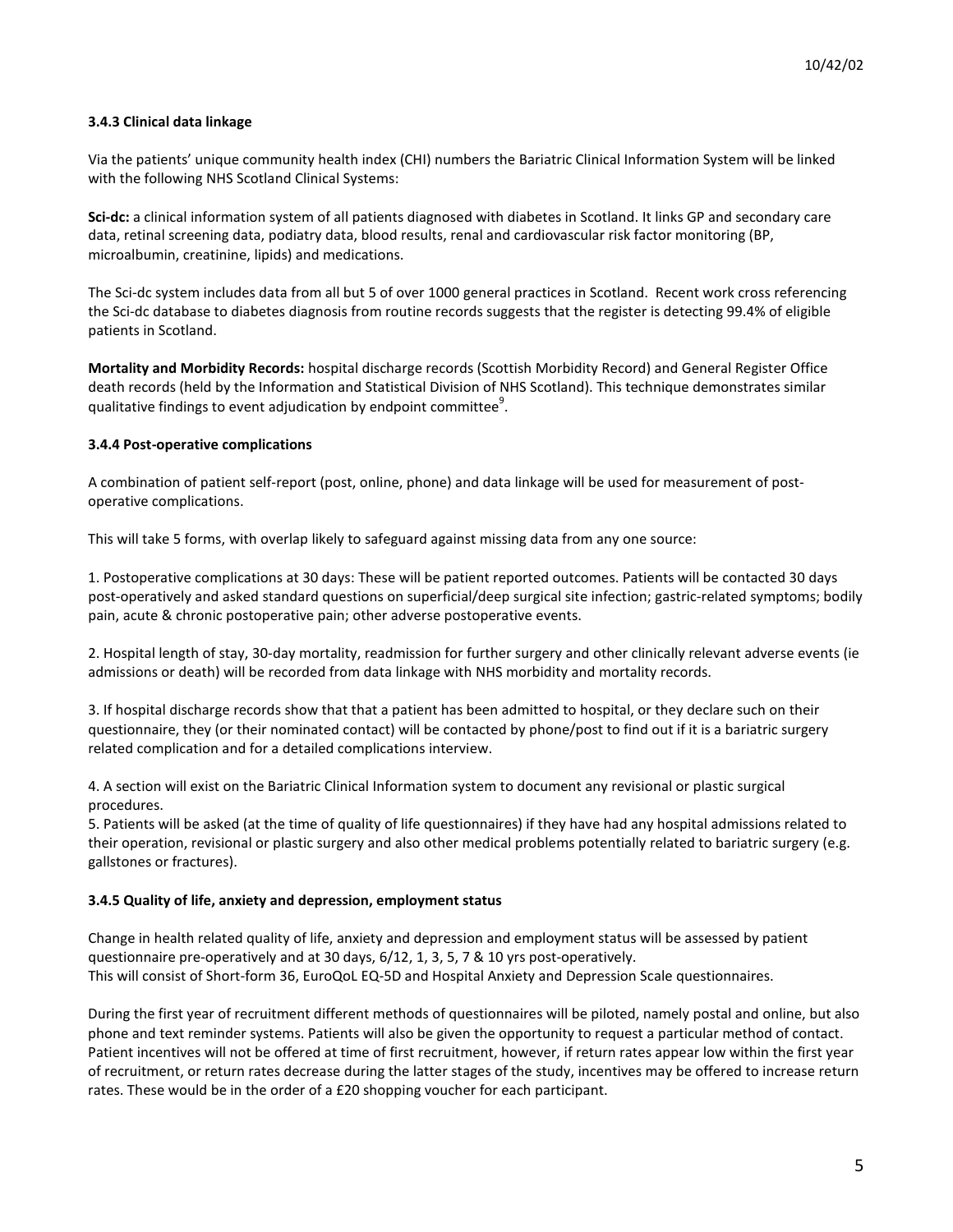# **3.4.6 Health Economics**

We plan to collect sufficient data during the study to support health economic analyses of bariatric surgery procedures, including an annual question on employment status. We believe there is opportunity for many health economics related analyses (including assessment of lifetime costs of care, burden of side effects, cost per QALY from the different procedures, assessment of heterogeneity in costs and health outcomes, for example by BMI, by level of weight loss etc.) and we have the expertise within the team to do this. In particular, there will be important synergies between this team and the work being conducted around the health economic burden of diabetes in the Sci-dc data being undertaken for the Wellcome Trust funded Scottish Health Informatics Programme (SHIP). Recognising the length of the proposed study, at this stage we are requesting only modest support for health economist time to design data collection, conduct exploratory analyses and prepare future grant applications..

# **3.4.7 Maintaining a high rate of follow-up**

The use of data linkage to pre-existing NHS records allows a large number of the outcomes to be collected even if the patient does not attend their bariatric surgical follow up or reply to questionnaire requests – these include mortality, hospital admissions and diabetes data.

The need for patient incentives will be assessed throughout the study particularly during the first year of recruitment. Funds have been requested to provide patient incentives for participating in questionnaires. We will work with patient representatives to ensure that the questionnaires and other material are as accessible and understandable as possible.

In order to ensure a high rate of recruitment, we will involve the bariatric surgeons and their teams in the initial design of the Bariatric Clinical information System so that it is practical for routine use. It is likely that bariatric specialist nurses will be initially consenting patients for inclusion and as such we propose to run information events and sponsored study days for this staff group, where we can educate and update them on the study, ensuring their continued interest. This will be coordinated via Bariatric Scotland, a group of nurses and allied health professionals in Scotland – this was co-founded by JM who is an applicant on this grant and will lead the nursing liaison. Funds will be available for private surgeons as incentive for recruitment and/or to cover administrative costs; the need for these will be assessed as recruitment commences.

# **3.4.7 Reference populations**

We will compare outcomes with the IT based non-surgical weight management database in Greater Glasgow & Clyde (treatment seeking population with current data on 10,000 patients and 3,000 new referrals per year) which has prospective consent for research allowing data linkage for morbidity and mortality along with adjustment for smoking, deprivation, BMI, age and sex.

Standardised mortality ratios are available for a BMI matched cohort from the Scottish Health Survey.

The Scottish diabetes database allows an anonymous control group matched for key demographics to be created with prospective follow up of diabetes care and complications compared to those with diabetes who had bariatric surgery.

#### **3.5 Planned inclusion/ exclusion criteria**

Inclusion and exclusion criteria are guided by the Scottish Intercollegiate Guideline Network (SIGN) guidance, but each local health board and private surgeon has their own criteria in addition to this (e.g. patients with diabetes only). Local health board and private surgeon's criteria for bariatric surgery will be recorded at that start of the study and at any time they are updated.

It should be noted that there are no major differences between SIGN and NICE criteria for surgery. The main difference is that co-morbidities are required to be present for all patients regardless of BMI in Scotland, with NICE allowing surgery for those with a BMI >40 but no co-morbidity. However, there are few patients that do not have an obesity-related health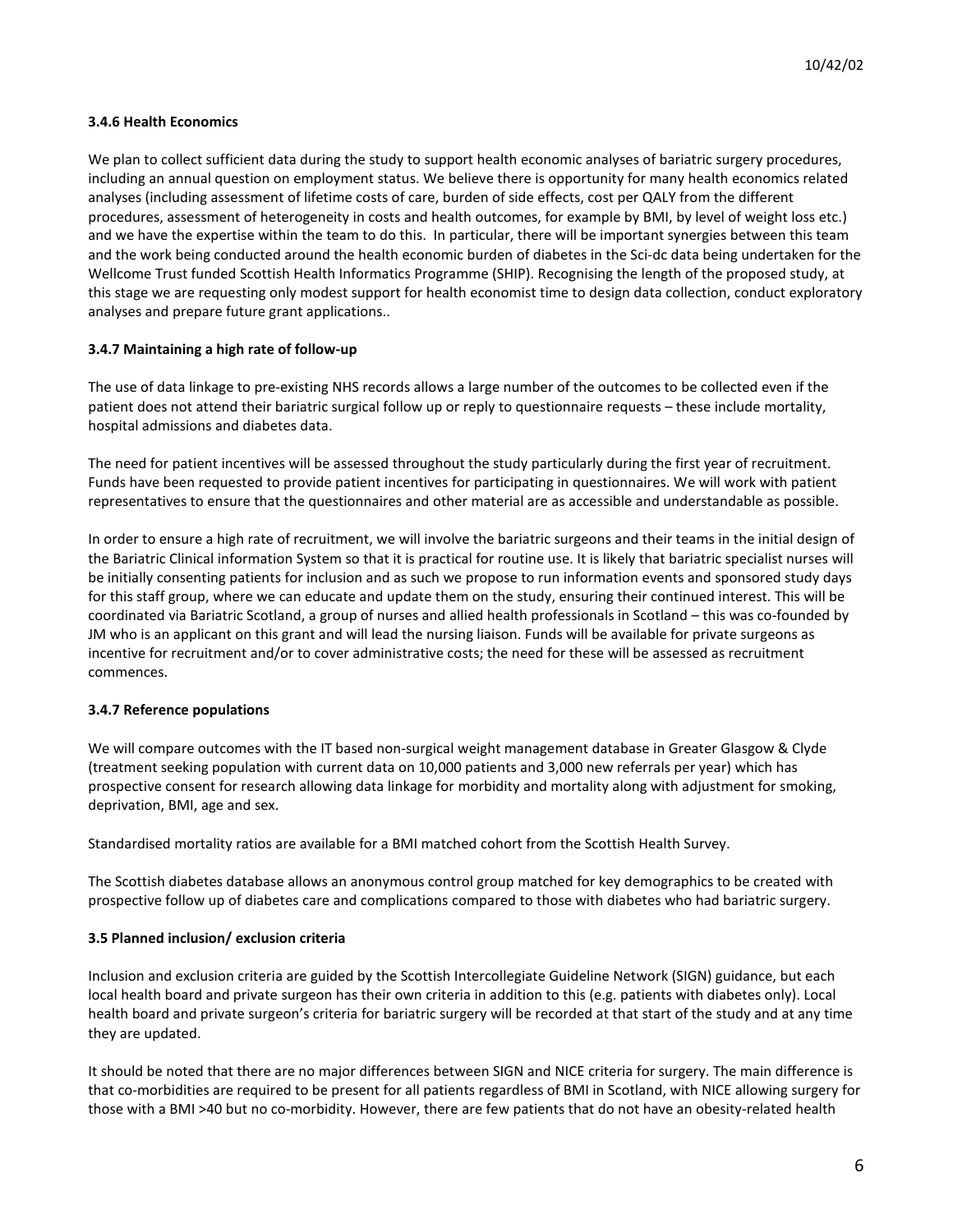problem at BMI >40 (including depression) and most local PCT bariatric eligibility criteria in England require the presence of a co-morbidity or a far higher BMI than NICE dictates.

# **SIGN guidance:**

Include this as part of the overall clinical plan for adults. Consider this following individual assessment of risk/benefit in patients with:

- BMI  $\geq$ 35 kg/m<sup>2</sup>
- presence of one or more severe comorbidities which are expected to improve significantly with weight reduction (e.g. severe mobility problems, arthritis, type 2 diabetes)

# **AND**

• evidence of completion of a structured weight management programme involving diet, physical activity, psychological and drug interventions, not resulting in significant and sustained improvement in the comorbidities.

# **New Bariatric Surgeons**

Given the potential for a surgical learning curve<sup>10</sup>, new surgeon's data will be recorded but not analysed for the primary outcome until they have performed 50 operations. Collection of this early data will provide important information on the effects of the learning curve on patient outcomes.

# **3.6 Ethical arrangements**

Before they are entered onto the Bariatric Clinical Information System, every patient will give fully informed consent for clinical data linkage, the use of anonymised clinical data for research purposes and to be contacted by Glasgow University by post or phone about future research by the clinical team using an information sheet and consent form approved by the research ethics committee. Fully informed consent will be gained before patients participate in complication and quality of life questionnaire based follow-up.

The use of anonymised clinical information for research requires favourable ethical opinion to be gained along with the consent of the Caldicott Guardian of that data. In Scotland each health board has a Caldicott guardian who would have to approve the use of data in Bariatric Clinical Information System for research. To help streamline this process, we have had preliminary talks with the Caldicott Guardian for NHS Greater Glasgow and Clyde, Richard Copland, who has discussed with his colleagues in Scotland, and a Lead Caldicott Guardian arrangement will be organised whereby one Caldicott Guardian take responsibility for reflecting the views their colleagues.

The Clinical information system will be hosted within NHS Greater Glasgow and Clyde. Data will be transferred in anonymised format to the Robertson Centre for Biostatistics. Linkage to Sci-dc, Scottish Morbidity Records, and General Register Office death records will be done by staff at NHS Information Services Division Scotland.

We cannot foresee any risks to participants in this study.

Study documentation and data will be retained for a minimum of 5 years after the study completes (JN to comment).

# **3.7 Proposed sample size**

Currently 230 operations are funded in NHS Scotland each year (of which approx 60 are bypass). Bariatric surgeons perform an additional 270 private procedures per year and they are already willing to commit to entering data (approx 80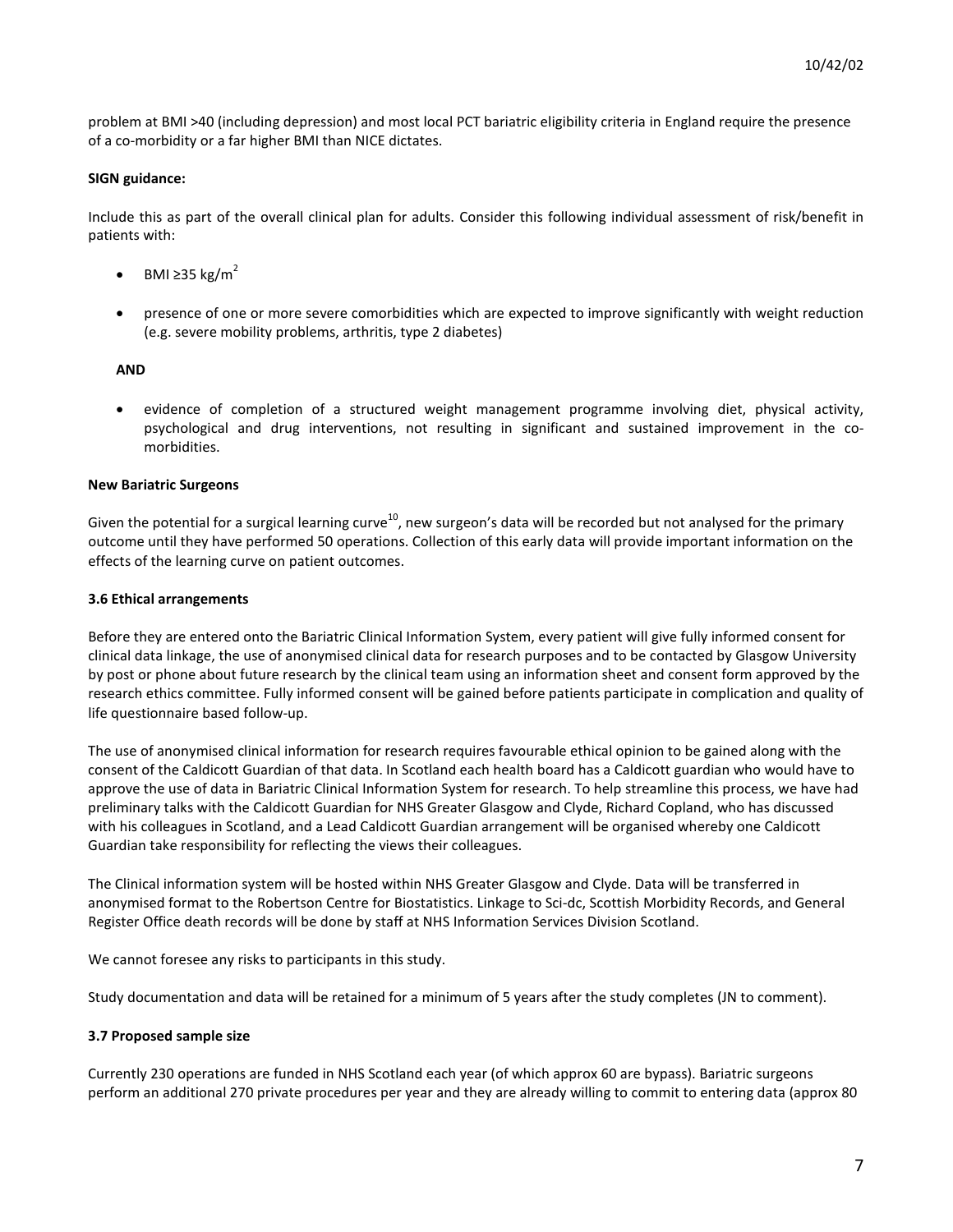bypass). Therefore 500 procedures per year are expected to be entered into the database with a belief that as numbers of people with severe obesity (BMI >40) are rising rapidly, this number will increase despite financial constraints. New surgeons' data will be entered but will not be included in primary analysis until they have performed 50 operations. From previous studies<sup>2;3</sup> we expect 10-year mortality of around 5% (100 deaths). This sample size will allow the mortality rate to be estimated with 95% confidence to within +/- 1% (i.e. for a 5% 10-year death rate, the 95% confidence interval will be between 4% and 6%). We will compare this mortality rate with an age-sex matched healthy population from the Registrar General of Scotland's life tables (assumed known with no sampling error). 100 deaths will be sufficient to allow us to build a predictive model for death post surgery (conventionally one requires around 10 events per prognostic covariate considered). A sample size of 2000 will easily provide adequate power for the other important outcomes under investigation (full details will be specified in the Statistical Analysis Plan which will govern all statistical activities and be agreed by the Study Steering Committee in advance of analyses). We will conduct comprehensive follow-up on the first 2000 patients recruited to the cohort study but will continue recruitment beyond this for data-linkage at minimal additional cost.

# **3.8 Statistical analysis**

All statistical analyses will follow a comprehensive Statistical Analysis Plan which will be agreed by the Steering Committee. It is intended that the SCOTS database will become a very substantial and valuable research resource, and that both within the current research project the research questions and their statistical analysis will develop as the database grows and the surgical interventions are modified and expanded. There will also be requests from external researchers to utilise the database. The Steering Committee will play an active and experienced role in advising on the scientific proposals for the use of the SCOTS database, and facilitating the safe and secure use of the database, during the lifetime of the study, and to put in place processes that will assist in these goals after the initial study period (for example, using similar secure access protocols to bona fide researchers as per those developed for the Safe Haven record linkage centre managed by the Robertson Centre for Biostatistics).

An important goal within the funded period is a to build various predictive models to use accumulating information to predict good and bad outcomes, so that clinicians can identify treatment opportunities and make better informed intervention management decisions. Generically, these prediction models will relate potentially predictive information – both on entry into the SCOTS database on and around diagnosis, and from subsequent visits and at surgical and other treatment interventions – to outcomes of interest. The mainstay will be Cox proportional hazards time-to-event models, incorporating demographic, clinical, laboratory and life event data (e.g. hospitalisations, strokes, cancers, non weight loss surgery, and so on) as both fixed and time varying covariates. The influence of missing data on the robustness of predictions in these models will be assessed. Importantly, a hierarchy of models will be built, with ease of use for the clinician in mind, from very simple models built from easy to obtain information, through to more complex models with very many and possibly some difficult and/or expensive to measure covariates.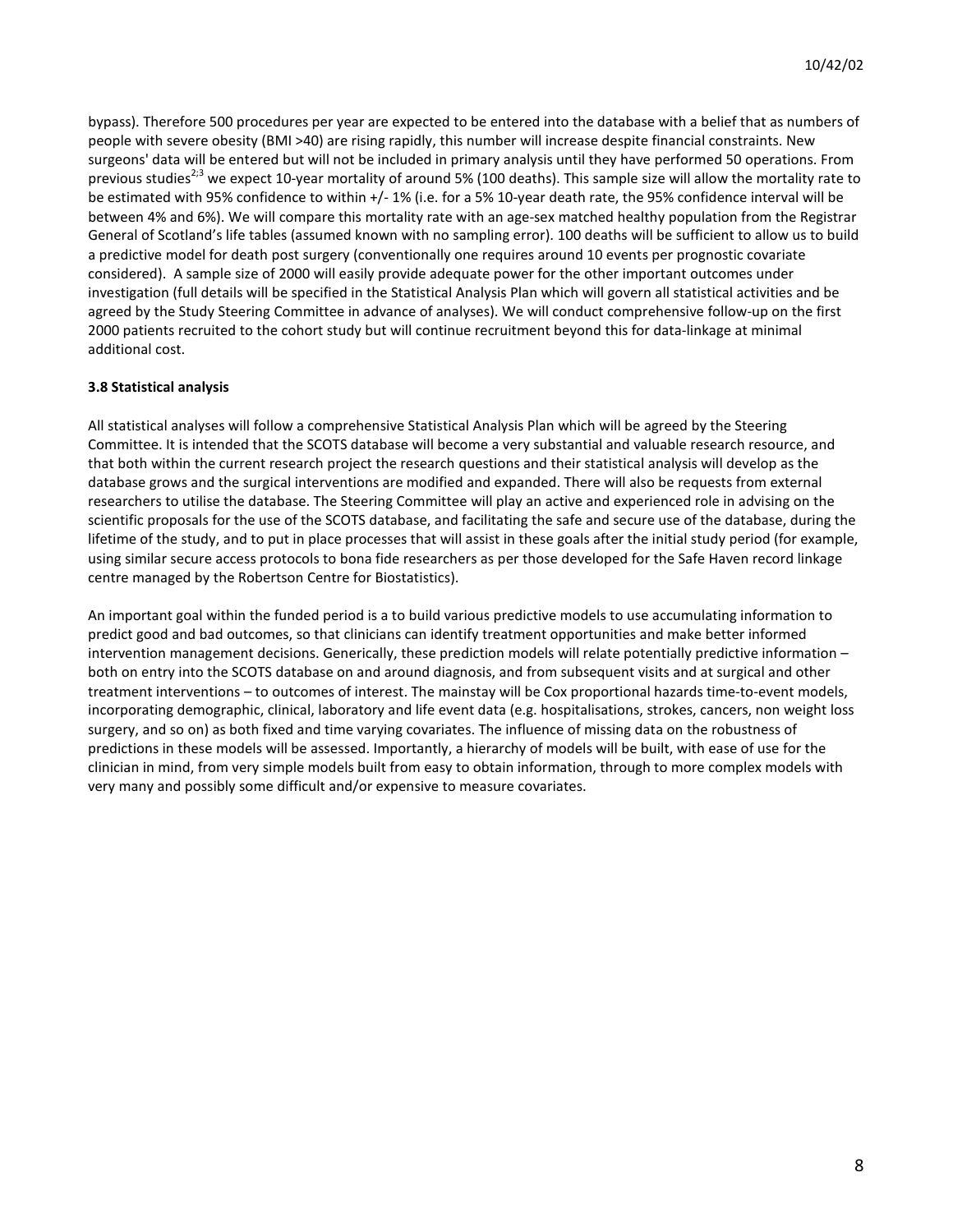# **3.9 Proposed outcome measures**

# **Primary Outcome**

10 year mortality – recorded via data linkage (using CHI number) with General Register Office death records (held by the Information and Statistical Division of NHS Scotland).

# **Secondary Outcomes**

In the 10 years following bariatric surgery:

- 1. Change in weight/BMI from pre-bariatric surgery weight
- 2. Rate of incident type 2 diabetes
- 3. Incidence of fatal and non-fatal coronary heart disease, cardiovascular disease, cancer and fractures
- 4. Incidence of incidence of nutritional deficiencies
- 5. Change in incidence of depression and anxiety compared to baseline level pre-operatively
- 6. Incidence of complications immediately post-operatively and the need for readmission for revisional procedures
- 7. Change in health-related quality of life compared to baseline level pre-operatively
- 8. Change in glycaemic control, cardiovascular risk factors, CKD, retinopathy and medications prescribed in patients with diabetes compared to equally obese patient with diabetes who did not have bariatric surgery
- 9. Cost of the procedure and follow-up (to inform cost-effectiveness analysis)

Outcomes, including their source and frequency of measurement, are summarised in table 1.

# **3.10 Research governance**

This study will be sponsored by NHS Greater Glasgow and Clyde.

The Study Management Group (SMG) will consist of the principal investigator, other co-applicants, project manager and representatives from the clinical trials unit. It will be responsible for the day to day running of the trial and budget. It will meet at least 6 monthly, with more meetings initially and as required, and provide information to the steering committee as to the progress of the study.

A steering committee (SC) will be established to provide overall supervision of the study and ensure adherence to GCP. It will have an independent Chair, a patient representative (LM), and at least two other independent academics along with the principal investigator. Observers from the HTA programme will be invited to SC meetings, and all SC papers will be supplied to the HTA programme. The SC will meet at the start of the study, and annually thereafter. RW, Clinical Lead for Bariatric surgery at an internationally recognised Centre of Excellence for Bariatric Surgery, cofounder of the National Bariatric Surgery Registry (NBSR) and investigator in the recently funded HTA BYBAND study, has agreed to chair the steering committee. It is hoped that this link will help promote uniformity and excellence in bariatric surgical data collection in the UK, via the NBSR, BYBAND and other studies.

#### **Arrangements for sharing anonymised data**

Following the example of, and with expertise from, the Scottish Diabetes Research Network Epidemiology Group we plan to make our data fully available for use in an anonymous form by other researchers. We will ensure that the initial patient consent procedure covers the sharing of data for future research by external researchers. We will follow the NHS code of Practice on Protecting Patient Confidentiality issued by NHS Scotland. We will require a written request/proposal for data to be made to our steering committee and we will endeavour to respond within 4 weeks. The steering committee will need to be satisfied that all ethical approvals are in place and that funds are available to cover any costs of collating the necessary data. Regular reports of progress with the research will be required. The steering committee should receive any draft manuscripts using our data at least four weeks before the proposed submission data. The collaboration with the SCOTS study group should be acknowledged in the manuscript, normally by authorship stating the research workers "on behalf of the SCOTS group".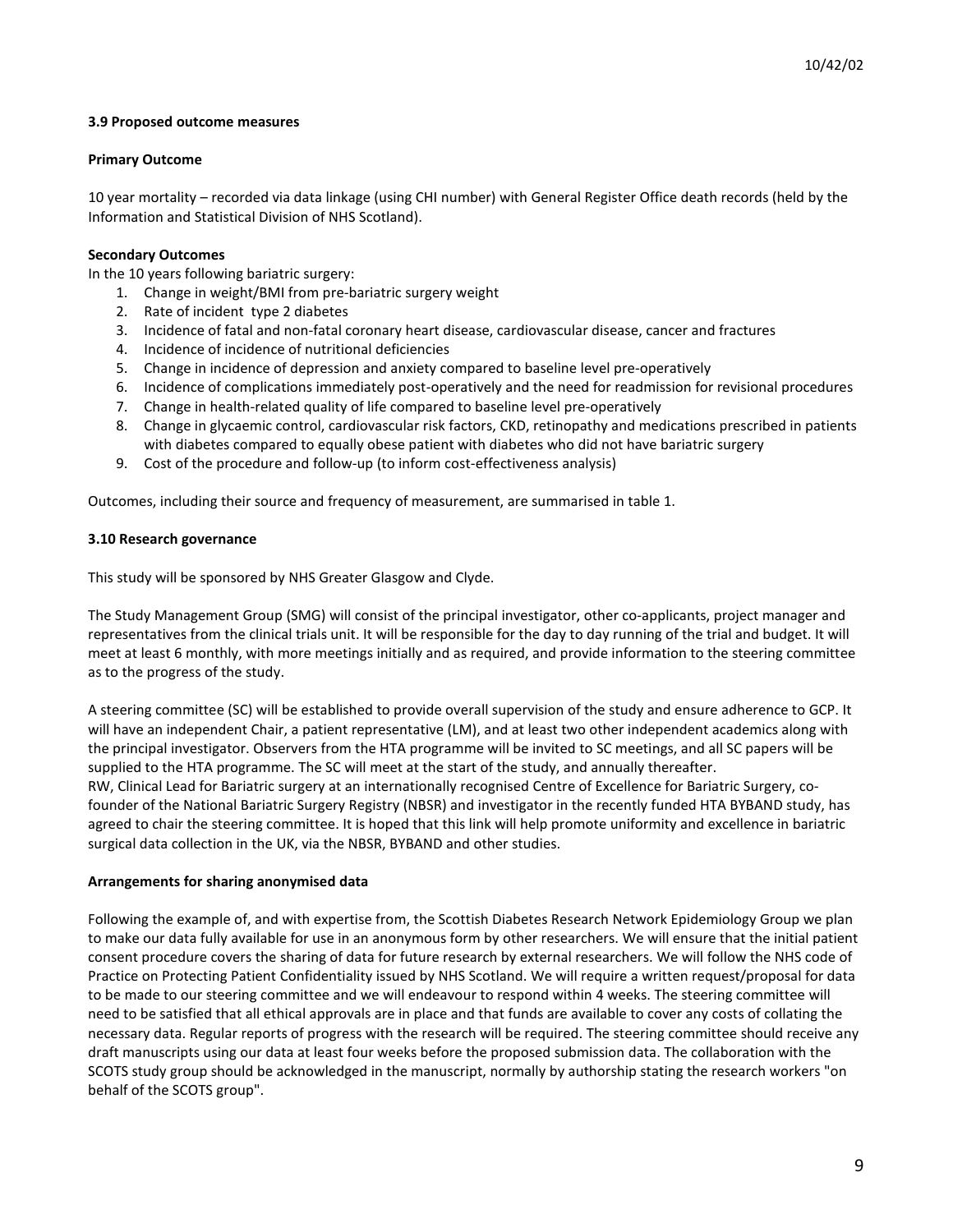The access to the cohort study for bona-fide external researchers will be mediated through the soon to open 'safe haven' facility at Glasgow University, providing secure and confidential access to linked NHS data resources (directed by one of the applicants, Professor JN, funded through the recent Scottish Academic Health Sciences Collaboration)

# **4. Project timetable and milestones**

The Project timetable and milestones are outlined in figure 1 and summarised below:

| <b>Jan 2012</b> | IT and questionnaire design in conjunction with surgeons and patient groups |
|-----------------|-----------------------------------------------------------------------------|
| <b>Jan 2013</b> | Apply for ethical and management approval                                   |
| <b>Jul 2013</b> | Staggered introduction of recruitment across sites                          |
| <b>Jan 2014</b> | Recruitment begins at all sites                                             |
| <b>Jan 2019</b> | Recruitment ends                                                            |
| <b>Jul 2026</b> | Follow-up ends                                                              |

Outcomes timetable:

| Jan 2015        | Methods paper: Outlining the methods used in the study including the IT based nutritional blood monitoring     |
|-----------------|----------------------------------------------------------------------------------------------------------------|
|                 | and the dataset being collected.                                                                               |
| <b>Jan 2020</b> | 1 year postoperative complications including mortality.                                                        |
| <b>Jan 2021</b> | 2 year diabetes, quality of life, and nutritional outcomes including, glycaemic and cardiovascular risk factor |
|                 | control.                                                                                                       |
| <b>Jan 2024</b> | 7.5 year (mean follow-up) outcomes including mortality, CVD events, incident diabetes, diabetes outcomes,      |
|                 | quality of life, surgical complications, fractures, nutritional deficiencies.                                  |
| <b>Jul 2026</b> | 10 year (mean follow-up) outcomes including mortality, CVD events, incident diabetes, diabetes outcomes,       |
|                 | quality of life, surgical complications, fractures, nutritional deficiencies.                                  |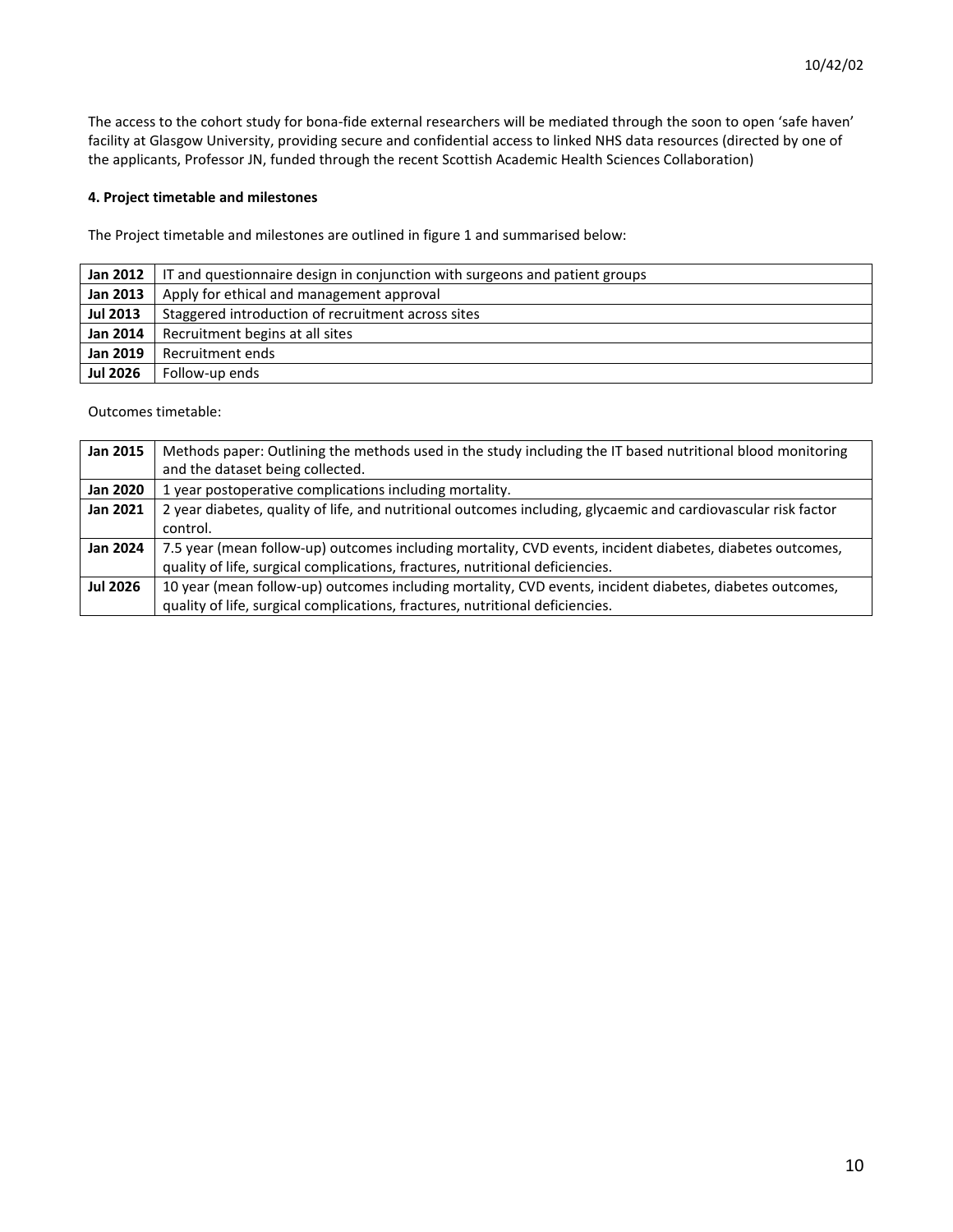| Outcome                 | <b>Method of collection</b>   | Timing of collection |           |                                                    |                |           |            |           |           |           |            |           |           | Comparator |                                       |
|-------------------------|-------------------------------|----------------------|-----------|----------------------------------------------------|----------------|-----------|------------|-----------|-----------|-----------|------------|-----------|-----------|------------|---------------------------------------|
|                         |                               | Pre-op               | 1/12      | 6/12                                               | 1 <sub>V</sub> | 2y        | 3v         | 4v        | 5y        | 6y        | 7y         | 8y        | 9y        | 10y        |                                       |
| Demographics            |                               |                      |           |                                                    |                |           |            |           |           |           |            |           |           |            |                                       |
| Age/Sex                 | Surgical team                 | $\checkmark$         |           |                                                    |                |           |            |           |           |           |            |           |           |            |                                       |
|                         |                               |                      |           |                                                    |                |           |            |           |           |           |            |           |           |            |                                       |
| <b>Clinical</b>         |                               |                      |           |                                                    |                |           |            |           |           |           |            |           |           |            |                                       |
| Date of operation       | Surgical team                 | $\sqrt{}$            |           |                                                    |                |           |            |           |           |           |            |           |           |            |                                       |
| Type of operation       |                               | $\checkmark$         |           |                                                    |                |           |            |           |           |           |            |           |           |            |                                       |
| Weight                  | Surgical team/ GP             | $\checkmark$         |           | $\sqrt{}$                                          | $\sqrt{}$      | $\sqrt{}$ | $\sqrt{ }$ | $\sqrt{}$ | $\sqrt{}$ | $\sqrt{}$ | $\sqrt{}$  | $\sqrt{}$ | $\sqrt{}$ | $\sqrt{ }$ | <b>Baseline BMI</b>                   |
| Height                  | Surgical team                 | $\checkmark$         |           |                                                    |                |           |            |           |           |           |            |           |           |            |                                       |
| Nutritional bloods      | <b>GP</b> results             | $\checkmark$         |           | $\sqrt{}$                                          | $\sqrt{}$      | $\sqrt{}$ | $\sqrt{}$  | $\sqrt{}$ | $\sqrt{}$ | $\sqrt{}$ | $\sqrt{}$  | $\sqrt{}$ | $\sqrt{}$ | $\sqrt{ }$ | Reference intervals/ baseline results |
| Medications             | Patient questionnaire         | $\checkmark$         |           | $\checkmark$                                       | $\sqrt{}$      |           | $\sqrt{}$  |           | $\sqrt{}$ |           | $\sqrt{}$  |           |           | $\sqrt{}$  |                                       |
|                         |                               |                      |           |                                                    |                |           |            |           |           |           |            |           |           |            |                                       |
| HR Quality of life      |                               |                      |           |                                                    |                |           |            |           |           |           |            |           |           |            |                                       |
| SF36                    |                               | $\sqrt{}$            | $\sqrt{}$ | $\sqrt{}$                                          | $\sqrt{}$      |           | $\sqrt{ }$ |           | $\sqrt{}$ |           | $\sqrt{}$  |           |           | $\sqrt{ }$ | <b>Baseline results</b>               |
| EQ-5D                   | Patient questionnaire         | $\checkmark$         | $\sqrt{}$ | $\sqrt{}$                                          | $\sqrt{}$      |           | $\sqrt{}$  |           | $\sqrt{}$ |           | $\sqrt{ }$ |           |           | $\sqrt{ }$ | Baseline results                      |
| Employment              |                               | $\checkmark$         |           | $\checkmark$                                       | $\sqrt{}$      |           | $\sqrt{}$  |           | $\sqrt{}$ |           | $\sqrt{ }$ |           |           | $\sqrt{}$  | <b>Baseline results</b>               |
|                         |                               |                      |           |                                                    |                |           |            |           |           |           |            |           |           |            |                                       |
| <b>Clinical events</b>  |                               |                      |           |                                                    |                |           |            |           |           |           |            |           |           |            |                                       |
| Mortality - all cause   |                               |                      |           |                                                    |                |           |            |           |           |           |            |           |           |            |                                       |
| <b>CVD</b> mortality    |                               |                      |           |                                                    |                |           |            |           |           |           |            |           |           |            |                                       |
| Cancer mortality        |                               |                      |           |                                                    |                |           |            |           |           |           |            |           |           |            |                                       |
|                         |                               |                      |           |                                                    |                |           |            |           |           |           |            |           |           |            |                                       |
| <b>CVD</b> events total |                               |                      |           |                                                    |                |           |            |           |           |           |            |           |           |            |                                       |
| CVD events fatal        |                               |                      |           |                                                    |                |           |            |           |           |           |            |           |           |            |                                       |
| CVD events non-fatal    | NHS information               |                      |           |                                                    |                |           |            |           |           |           |            |           |           |            | BMI, age, sex, smoking,               |
|                         | services division             |                      |           |                                                    |                |           |            |           |           |           |            |           |           |            | deprivation matched                   |
| CHD events total        | (ISD) data linkage            |                      |           | Continuous routine data collection by NHS Scotland |                |           |            |           |           |           |            |           |           |            | control group                         |
| CHD events fatal        |                               |                      |           |                                                    |                |           |            |           |           |           |            |           |           |            |                                       |
| CHD events non-fatal    |                               |                      |           |                                                    |                |           |            |           |           |           |            |           |           |            |                                       |
|                         |                               |                      |           |                                                    |                |           |            |           |           |           |            |           |           |            |                                       |
| Malignancy - all        |                               |                      |           |                                                    |                |           |            |           |           |           |            |           |           |            |                                       |
| Malignancy by type      |                               |                      |           |                                                    |                |           |            |           |           |           |            |           |           |            |                                       |
| Malignancy fatal        |                               |                      |           |                                                    |                |           |            |           |           |           |            |           |           |            |                                       |
| Malignancy non-fatal    |                               |                      |           |                                                    |                |           |            |           |           |           |            |           |           |            |                                       |
| Fractures - by type     |                               |                      |           |                                                    |                |           |            |           |           |           |            |           |           |            |                                       |
| Length of stay          | Patient questionnaire (phone) |                      | $\sqrt{}$ |                                                    |                |           |            |           |           |           |            |           |           |            |                                       |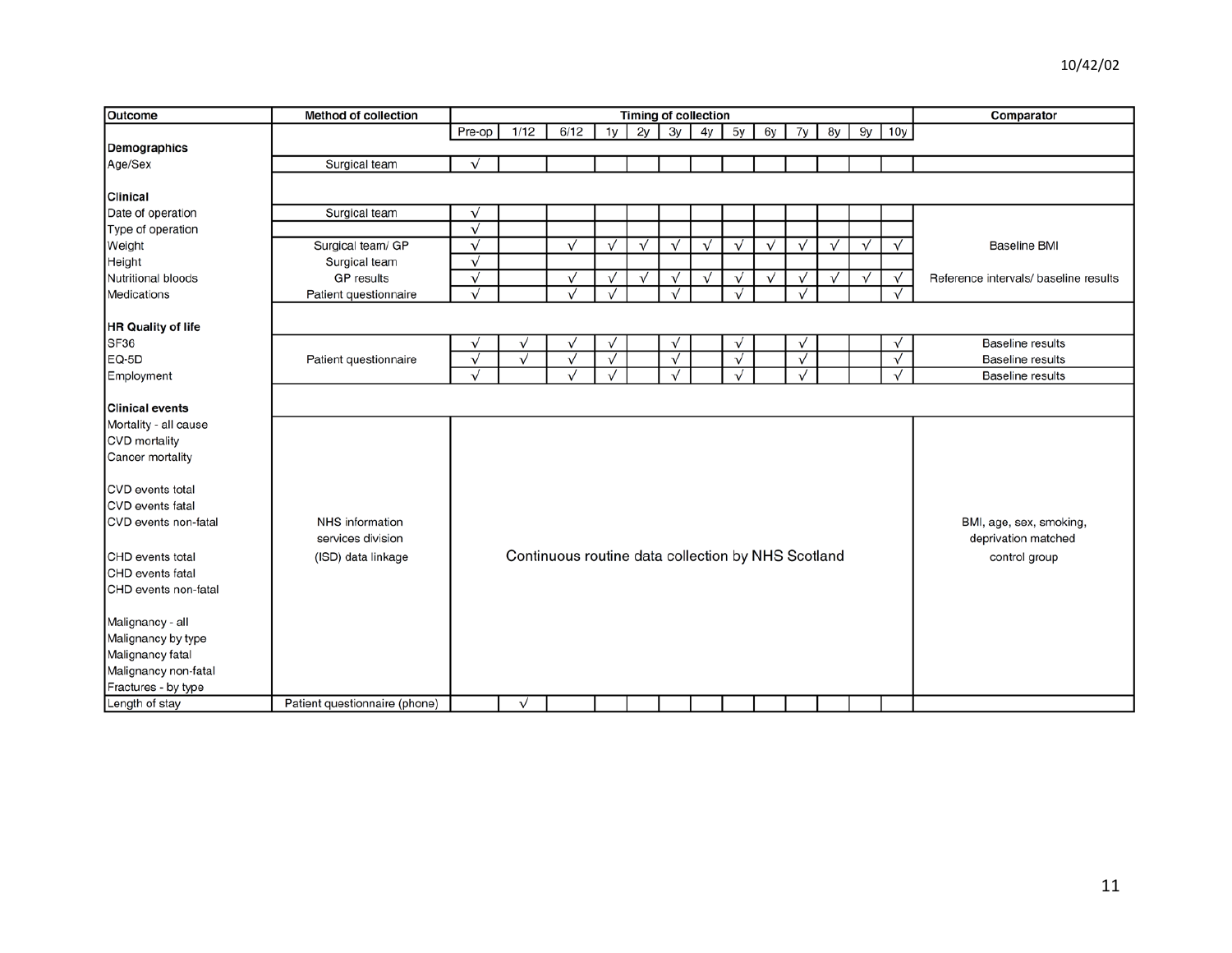| <b>Outcome</b>                | <b>Method of collection</b>                                                                            | Timing of collection |      |                                                    |            |              |    |    |    |    |             |    |  |          | Comparator              |
|-------------------------------|--------------------------------------------------------------------------------------------------------|----------------------|------|----------------------------------------------------|------------|--------------|----|----|----|----|-------------|----|--|----------|-------------------------|
|                               |                                                                                                        | Pre-op               | 1/12 | 6/12                                               | 1v         | 2v           | Зy | 4y | 5y | 6y | 7y          | 8y |  | 9y   10y |                         |
| <b>Surgical complications</b> |                                                                                                        |                      |      |                                                    |            |              |    |    |    |    |             |    |  |          |                         |
| Surgical site infection       |                                                                                                        |                      |      |                                                    |            |              |    |    |    |    |             |    |  |          |                         |
| Gastric-related symptoms      |                                                                                                        |                      |      |                                                    |            |              |    |    |    |    |             |    |  |          |                         |
| Bodily pain                   | Patient questionnaire (phone)                                                                          |                      |      |                                                    |            |              |    |    |    |    |             |    |  |          |                         |
| Acute post-op pain            |                                                                                                        |                      |      |                                                    |            |              |    |    |    |    |             |    |  |          |                         |
| Chronic pain                  | Patient questionnaire                                                                                  | $\checkmark$         |      |                                                    |            |              |    |    |    |    |             |    |  |          | <b>Baseline results</b> |
| Related readmission           | Data linkage with ISD                                                                                  |                      |      | Continuous routine data collection by NHS Scotland |            |              |    |    |    |    |             |    |  |          |                         |
|                               |                                                                                                        |                      |      |                                                    |            |              |    |    |    |    |             |    |  |          |                         |
| Physchological                |                                                                                                        |                      |      |                                                    |            |              |    |    |    |    |             |    |  |          |                         |
| HADS 14 items                 |                                                                                                        |                      |      |                                                    | $\sqrt{ }$ | $\checkmark$ |    |    |    |    | $\mathbf v$ |    |  | v        | <b>Baseline results</b> |
| <b>Expectation of surgery</b> |                                                                                                        |                      |      |                                                    |            |              |    |    |    |    |             |    |  |          | <b>Baseline results</b> |
|                               |                                                                                                        |                      |      |                                                    |            |              |    |    |    |    |             |    |  |          |                         |
| Diabetes outcomes             |                                                                                                        |                      |      |                                                    |            |              |    |    |    |    |             |    |  |          |                         |
| Lipids                        |                                                                                                        |                      |      |                                                    |            |              |    |    |    |    |             |    |  |          | Matched control group   |
| <b>Blood pressure</b>         | from Sci-DC                                                                                            |                      |      |                                                    |            |              |    |    |    |    |             |    |  |          |                         |
| HbA1c                         | Data linkage with<br>(BMI, age, sex, smoking,                                                          |                      |      |                                                    |            |              |    |    |    |    |             |    |  |          |                         |
| Cardiovascular medications    | Continuous routine data collection by NHS Scotland<br>Sci-DC national<br>duration diabetes,            |                      |      |                                                    |            |              |    |    |    |    |             |    |  |          |                         |
| Diabetes medications          | baseline treatment.<br>diabetes registry                                                               |                      |      |                                                    |            |              |    |    |    |    |             |    |  |          |                         |
| Retinopathy                   |                                                                                                        |                      |      |                                                    |            |              |    |    |    |    |             |    |  |          | HbA1c, DepCat)          |
| Foot complications            |                                                                                                        |                      |      |                                                    |            |              |    |    |    |    |             |    |  |          |                         |
|                               |                                                                                                        |                      |      |                                                    |            |              |    |    |    |    |             |    |  |          |                         |
| Development of diabetes       | Continuous routine data collection by NHS Scotland<br>Sci-DC/HbA1c monitoring<br>Matched control group |                      |      |                                                    |            |              |    |    |    |    |             |    |  |          |                         |

Table 1. Outcome matrix including method and frequency of collection and available cohorts for comparison.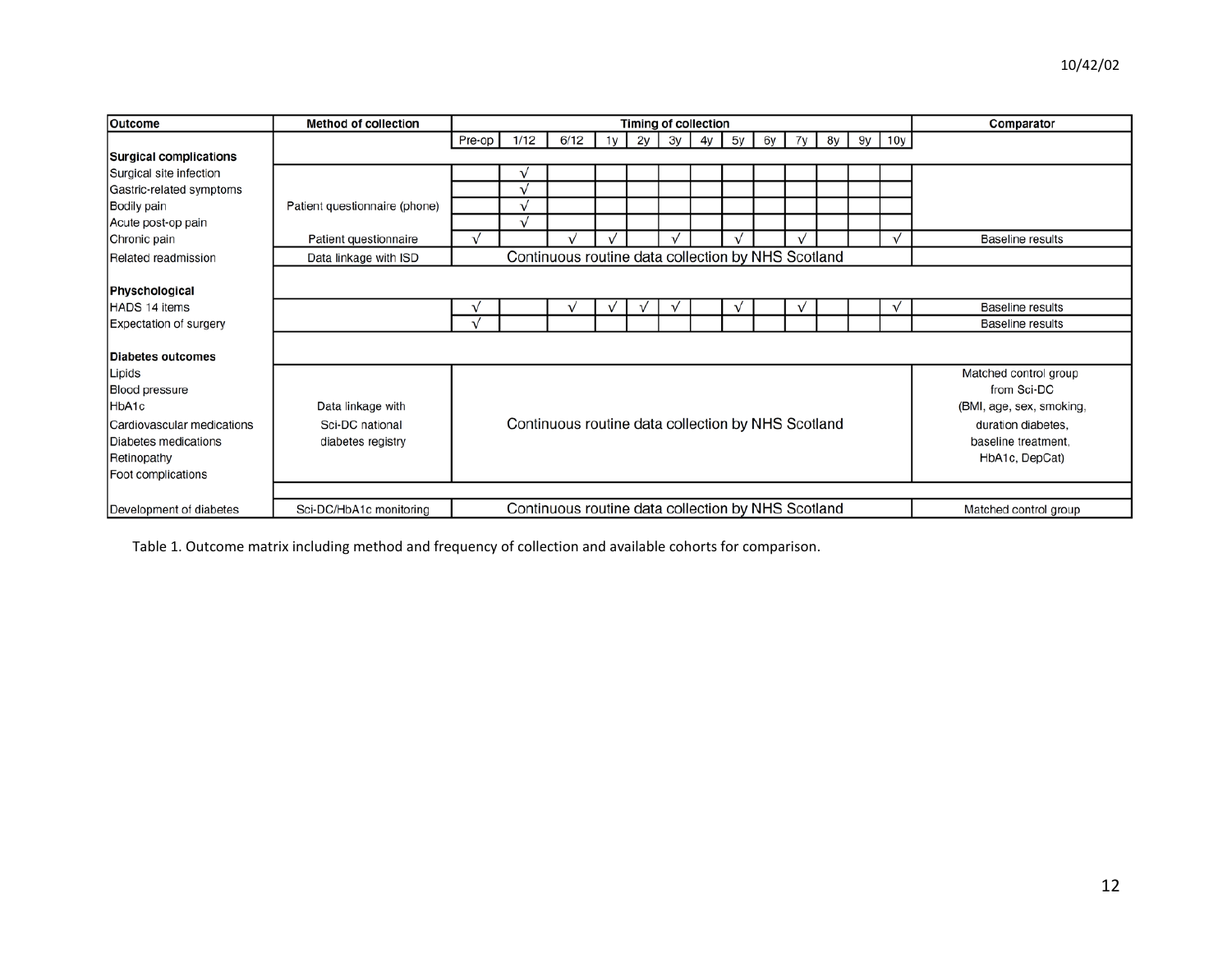

Figure 1. Project timetable and milestones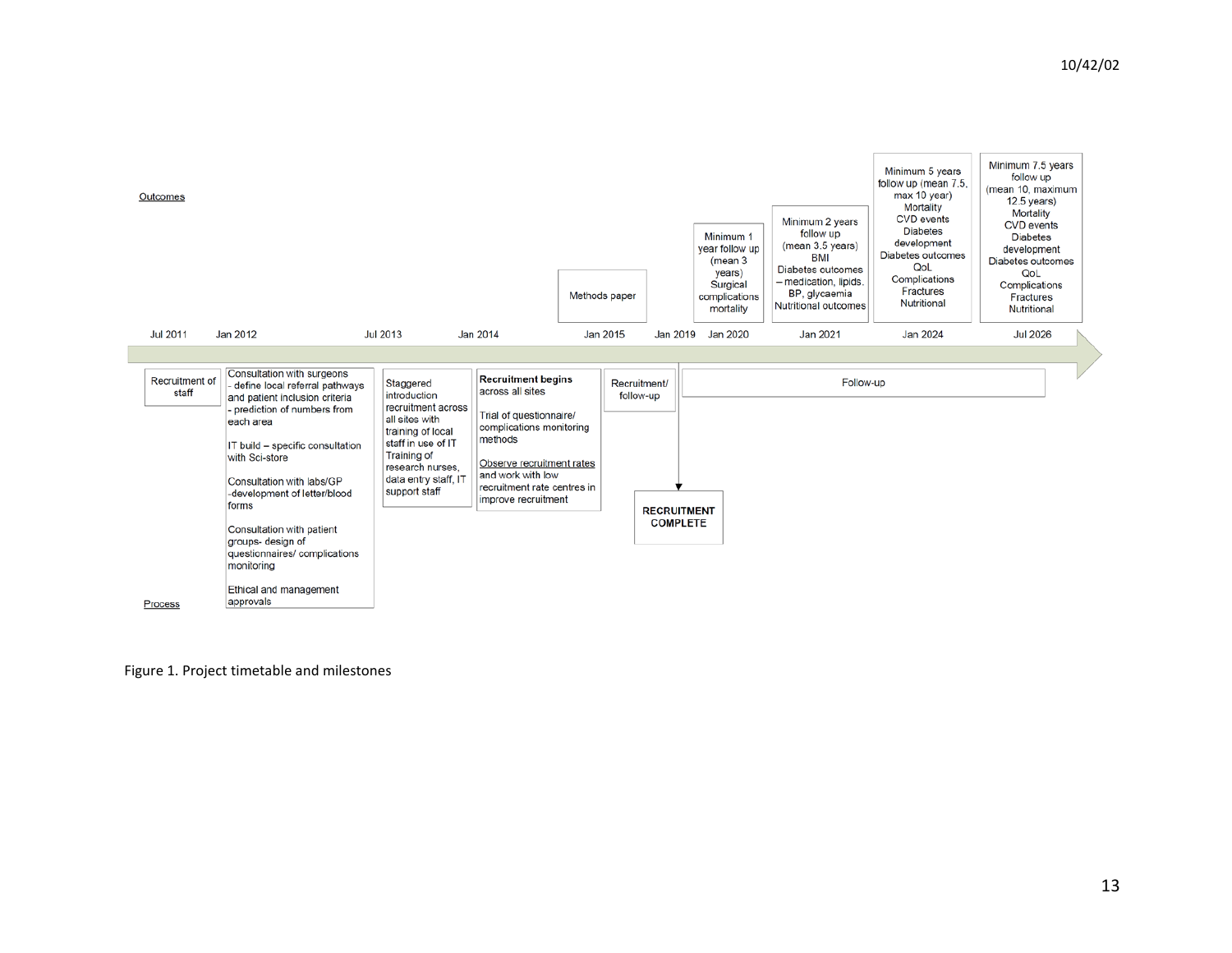# **5. Expertise**

JL *(Specialist interest in management of complicated obesity, obesity epidemiology and micronutrient assessment, and coauthor of SIGN obesity guidance on bariatric surgery)* 

Principal investigator, chair of trial management group, member of trial steering committee recruitment, study design, lead for project management, staff training, data collection, analysis and publication.

RL (*Expert in diabetes epidemiology and diabetes in pregnancy*) Chair of the SDRN epidemiology group. DR Lindsay is involved in a number of projects using the SCI-dc national diabetes dataset and is well placed to facilitate the long term follow up of the cohort for diabetes outcomes.

ML *(Expertise on obesity and its management; co-author /advisor for many clinical guidelines on Obesity, Diet composition and Diabetes, including SIGN, Diabetes UK, New Zealand, Malta, CDC, WHO; 25 years clinical trials experience)* will provide guidance on the application of results to clinical practice alongside providing expertise in conducting the study.

JB (*Principal Research Fellow/Reader*), expertise in surgical epidemiology, management of clinical/surgical cohort studies & measurement of surgical outcomes (awarded MRC Fellowship to investigate surgical adverse events). Research interests include chronic post-surgical pain, surgical/healthcare-associated infection & psychological predictors of recovery. Contribution to study: epidemiological design & outcome measurement.

DB *(Experienced Bariatric Surgeon and Chair of the Scottish Bariatric Surgeons' Group)* will lead coordination and liason with bariatric surgeons and provide expertise on changing techniques and new procedures, as well as providing data from his own NHS and private patients.

NS (*Expert in CVD, diabetes and obesity trials and epidemiology*) chaired the treatment subgroup of SIGN obesity guideline and is a member of SDRN epidemiology group. He also chaired the programme committee for Diabetes UK annual meeting 2010 and is on the European Association for Study of Diabetes programme committee for 2011. Professor Sattar helped with study design and is well placed to input on several aspects of study. He will be member of study management committee.

AB is an experienced health economist that leads a growing Health Economics and Health Technology Assessment team at University of Glasgow. He has extensive experience of developing health economic models from patient-level data. With Dr Robert Lindsay, he is leading a programme of work around burden of diabetes in Scotland as part of the Scottish Health Informatics Programme. Professor Briggs will take responsibility for leading the health economic aspects of the SCOTS proposal and work to ensure that SCOTS provides an outstanding resource to support future health economic analyses.

JM *(Specialist interest in patient support and information in bariatric surgery and experienced tissue viability nurse)* will help Dr Bruce develop the patient questionnaires, working with service user groups. She shall also supervise the complications questionnaire data collection and liaise with bariatric surgical nurses and allied health professionals during the set up of the study and throughout to maximise interest, recruitment and completion.

JN is an experienced clinical trialist and medical statistician with over 20 years experience of the design, conduct, analysis and reporting of major medical projects, including landmark clinical trials. He will lead the input of the Robertson Centre for Biostatistics, which has a reputation for in particular the creation and maintenance of large, international registries for various cardiovascular diseases.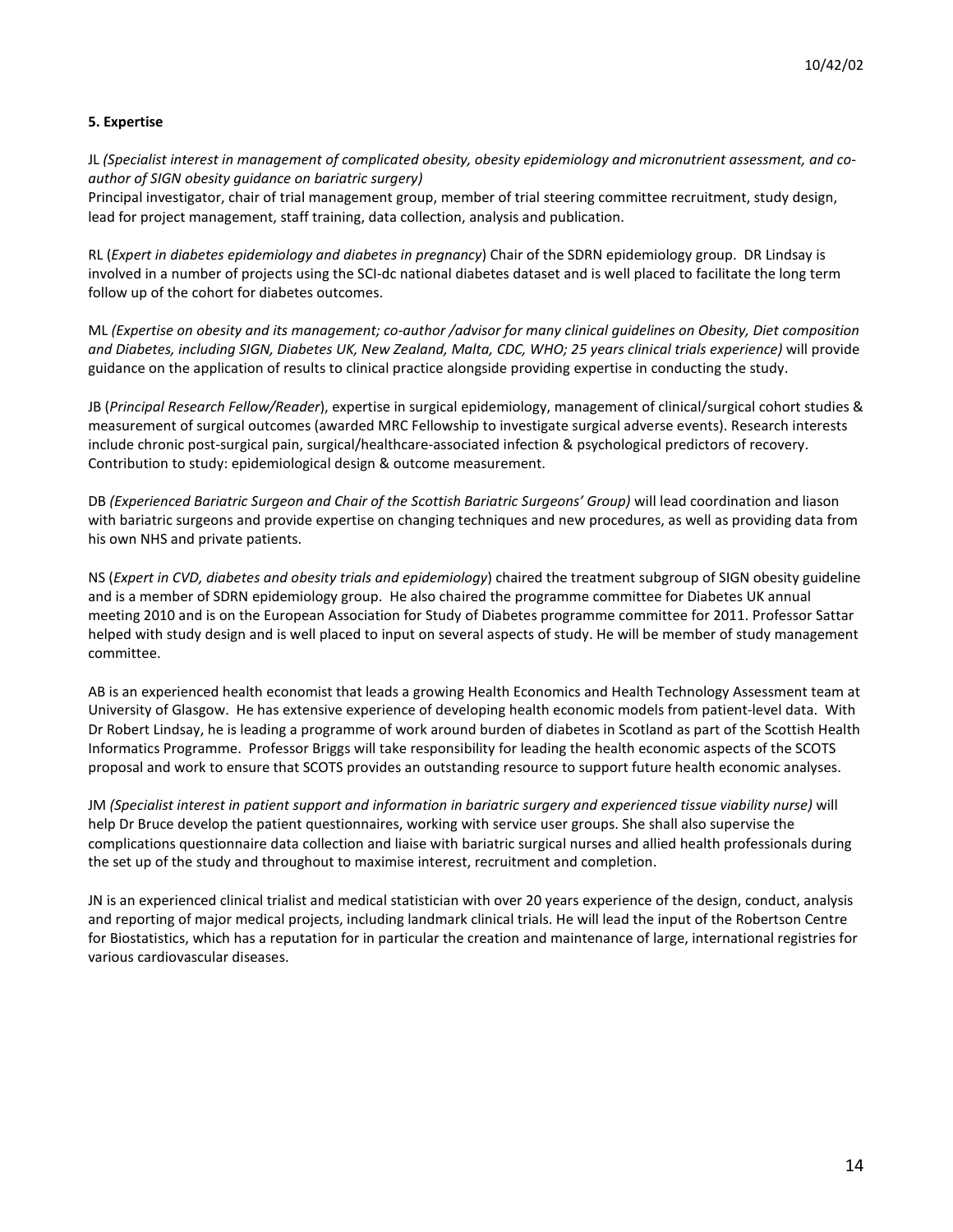# **6. Service users**

As far as possible we will uphold the principles embodied by NIHR INVOLVE in relation to user involvement in research, to provide training and support, negotiated roles, time and equitable access for service users involved in this study. We will be involving service users in the design of the study, in particular to advise on the burden to patients and on material and resources that will be given to potential patients. Mrs AS is chair of the West of Scotland bariatric surgery patient support group and has had bariatric surgery herself and will lead the service user involvement, with input from other members of the group. We will also include a service user, LM (a patient who has had bariatric surgery) on our Steering Group.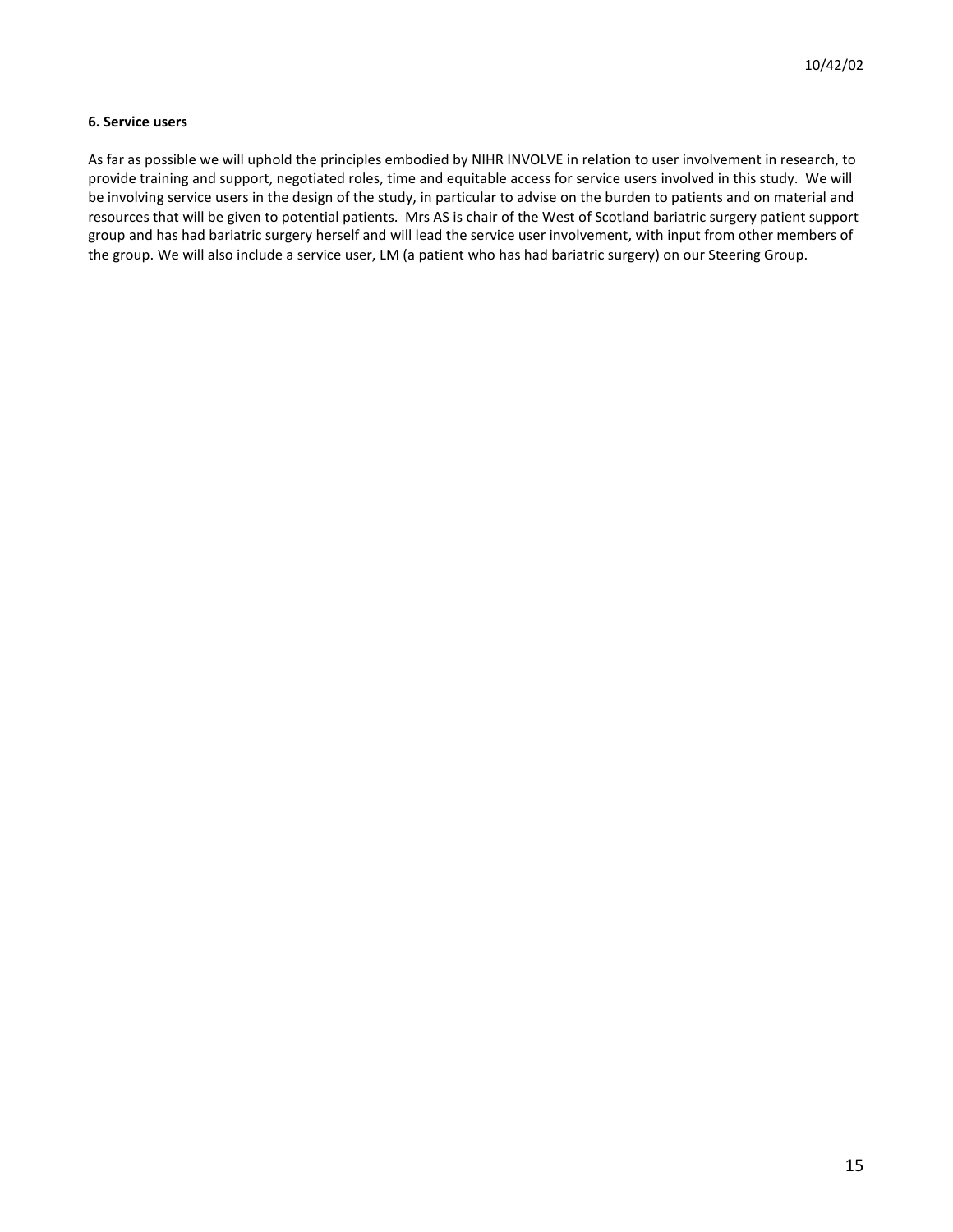# **SCOTS: SurgiCal Obesity Treatment Study**

#### **Baseline – Prior to operative weight loss (including pre liver-prep diet or balloon phase):**